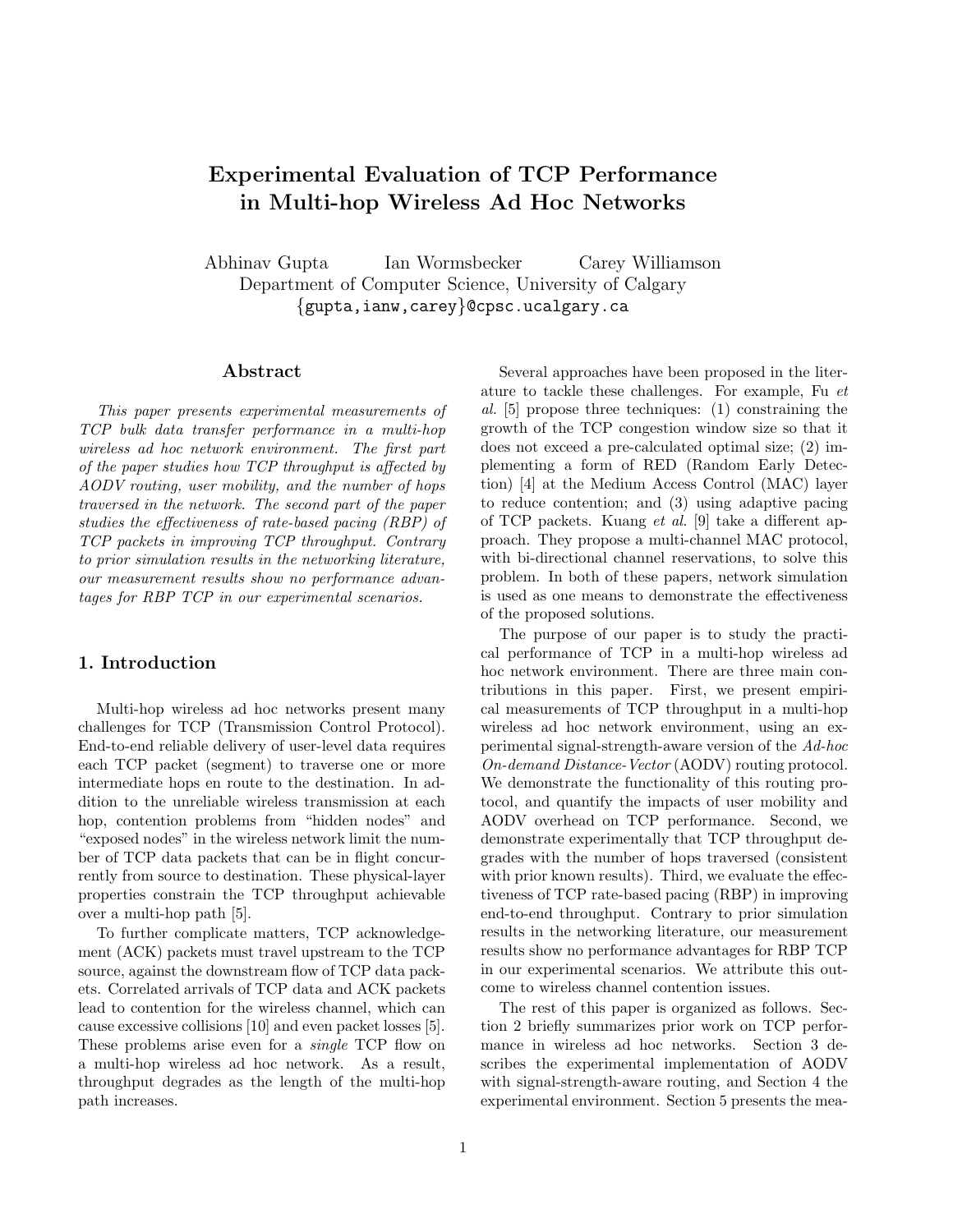

**Figure 1. Multi-hop Wireless Ad Hoc Network**

surement results for TCP throughput, establishing a baseline for TCP performance and its sensitivity to AODV routing dynamics. Section 6 studies the effectiveness of RBP TCP. Section 7 concludes the paper.

# 2. Background and Related Work

This section provides background information on wireless ad hoc networks, and on TCP performance problems in such environments.

#### **2.1. Multi-hop Wireless Ad Hoc Networks**

Multi-hop wireless ad hoc networks offer communications capability to mobile hosts without requiring a fixed infrastructure. In such a network, packets can traverse multiple intermediate nodes en route from the source to the destination.

An example of a multi-hop wireless network is shown in Figure 1. This example shows four nodes (labelled A, B, C, D) in a simple "chain" network topology. Many other topologies are possible, though we consider only the simple chain network in this paper. The topology is called multi-hop because (for example) a packet destined from A to D must use B and C as intermediate routers. Each forwarding step is called a hop.

The overall performance achieved within a multihop wireless network depends on the Medium Access Control (MAC) protocol and transport protocol used. For mobile nodes, performance also depends on mobility patterns and the ad hoc routing protocol used.

A popular MAC protocol for wireless networks is the IEEE 802.11 MAC [2]. This protocol requires each node to sense the channel before sending a frame. The protocol is called CSMA/CA (Carrier Sense Multiple Access with Collision Avoidance). To address the hidden node problem, the 802.11 MAC uses a Request-To-Send (RTS) and Clear-To-Send (CTS) handshake. A node sends an RTS control frame to indicate that it has a frame to send. Upon receiving the RTS, the intended receiver returns a CTS control frame if it is okay to receive the data frame. In this fashion, a packet traverses one hop at a time toward the destination.

## **2.2. TCP Performance**

Many previous studies show that TCP performance in multi-hop wireless networks is poor [5, 12, 16]. TCP throughput often decreases dramatically with the number of hops traversed by a flow, regardless of the MAC protocol used [5, 12]. The primary reason is link-layer packet losses caused by contention between data packets traveling in the same direction, and collisions between data packets and TCP ACK packets traveling in opposite directions.

Several methods have been proposed to remedy these problems. Fu et al. [5] propose a link-layer version of RED [4] to signal the TCP sender about impending congestion, and an adaptive pacing algorithm to distribute TCP data packets evenly across a multi-hop chain. Combined, these algorithms improve throughput by 5%-30%. As another example, Cordeiro et al. [3] propose disjoint routes for forward TCP packets and backward TCP ACKs so that contention is reduced. They report throughput improvements of 90%.

Several multi-channel MAC protocols have been proposed to improve the overall ad hoc network capacity [6, 7, 11, 13, 15]. We do not consider multi-channel approaches in this paper, but we have studied them in prior work [9].

# 3. Signal-Strength-Aware AODV

This section describes the design and implementation of our signal-strength-aware version of AODV routing, which provides the basis for our experimental evaluation of TCP performance.

## **3.1. AODV Overview**

In an ad hoc network, mobile nodes must communicate with each other to determine appropriate routes to use. One approach is the Ad-hoc On-demand Distance-Vector (AODV) routing protocol. In AODV, mobile nodes advertise their presence in the network by broadcasting HELLO beacons periodically (e.g., once per second) to their neighbours.

AODV uses three types of control packets for managing network routes. A Route Request (RREQ) packet is initiated by a sender that has no known route to a desired destination. A Route Reply (RREP) packet is returned by a node with a known route to the destination indicated in an RREQ. Each RREQ carries a (monotonically-increasing) sequence number so that the matching RREP can be determined. When an RREP is received in response to an RREQ, the sender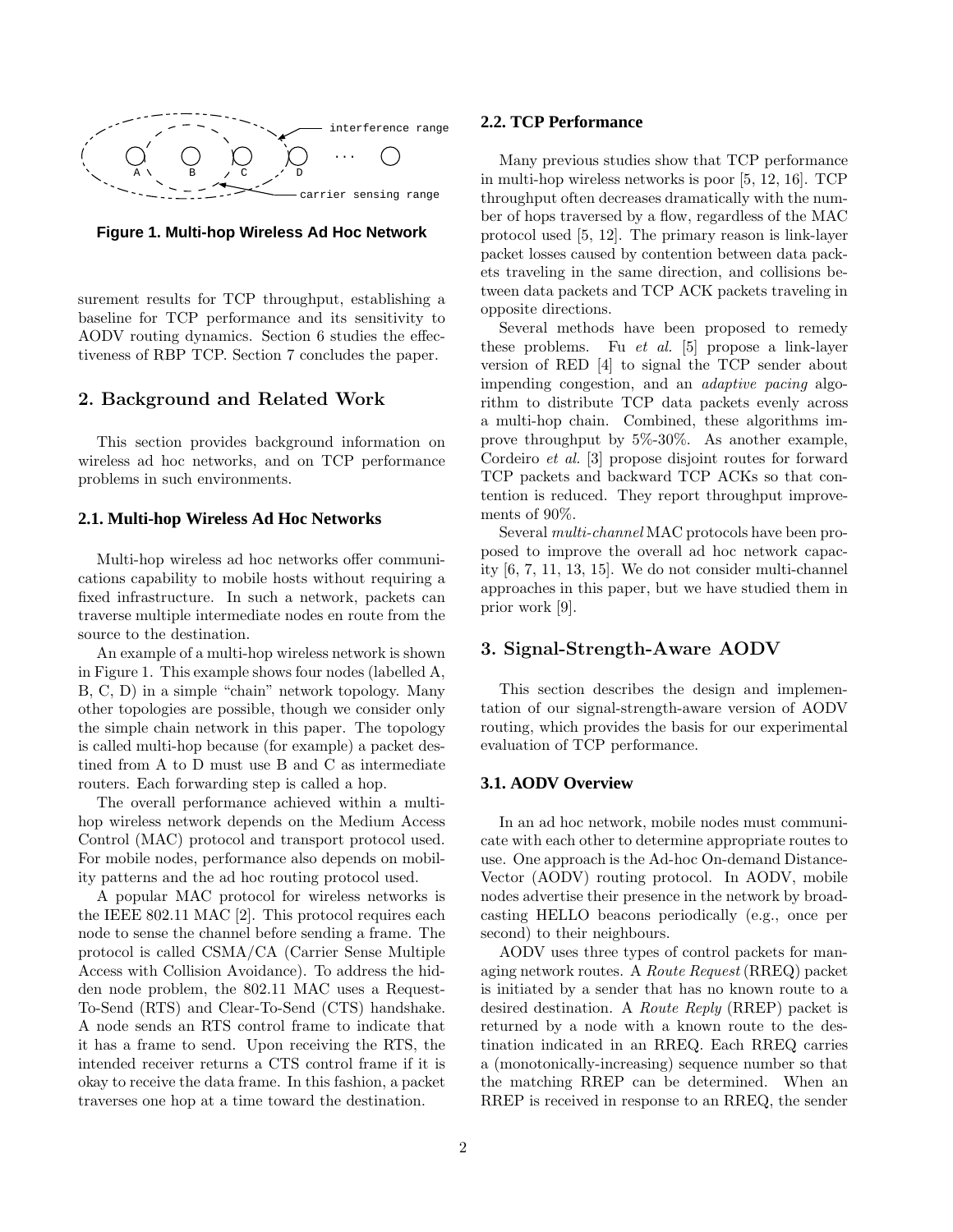records the route received, and uses it for subsequent data packets sent to that destination. A Route Error (RERR) packet is returned by a node along a (formerly working) route that is no longer valid (perhaps because of node movement).

AODV is designed to maintain fresh routes. A node updates its AODV routing table whenever it receives a control packet (RREQ, RREP, or RERR) with a higher sequence number than it has recorded in its routing table for a given destination.

## **3.2. Modifying AODV**

Our experimental version of AODV is designed to choose stable routes, rather than choosing the freshest route or the shortest route. The primary rationale for this choice is that frequent route breakages are undesirable. Route breakages trigger RERR packets and a renewed route discovery process, temporarily stalling the TCP data transfer for that sender. A secondary rationale is that route flapping (i.e., rapidly changing back and forth between several candidate routing paths) is also undesirable, since it can lead to out-of-order packet delivery, and reduced TCP efficiency.

In our AODV protocol, determining the next hop to use for a "stable" route is based on received signal strength. In particular, the signal strength from HELLO beacons and control packets (RREQ, RREP, RERR) are used to ascertain the proximity of neighbour. The assumption is that all nodes transmit at the same power, and that the received signal strength from a node is inversely related to the distance from the receiver. To avoid choosing nodes at the periphery of the coverage range, only HELLO messages with a signal strength above a specified HELLO STRENGTH THRESHOLD are considered for processing.

#### **3.3. Implementation Overview**

Our implementation of signal-strength-aware AODV is based on the public-domain AODV implementation provided by Uppsala University (UU). We modified AODV-UU to incorporate signal strength functionality, choosing stable routes based on the signal strength received from the neighbouring nodes.

The AODV-UU implementation contains several modules (see Figure 2). The three kernel modules are kaodv, k route, and libipq. The koadv module registers packet handling functions for three Netfilter hooks: NF IP LOCAL OUT for handling locally generated packets; NF IP PRE ROUTING for handling incoming packets prior to routing; and NF IP POST ROUTING for rerouting packets prior to sending them. Packets arriving via NF IP PRE ROUTING or NF IP LOCAL OUT are queued in user space for AODV to process them, while those arriving via NF IP POST ROUTING (i.e., packets to be sent out by the system) are re-routed using the latest information in the kernel routing table. The libipq module provides user-space queueing of IP packets. It uses a netlink socket to communicate with Netfilter, so that it can decide whether to drop (NF DROP) or accept (NF ACCEPT) packets arriving from user space. The k route module modifies the kernel routing table. The user space modules handle the packets, depending on their type, as described in the next section.

#### **3.4. Packet Handling**

Data packets and AODV control packets are handled differently. Initial packet processing is performed by the packet input module, which checks to see if a packet is a control packet or a data packet.

If the packet is a control packet, an accept verdict is returned to libipq, and the packet is copied to the proper socket for handling. Control packets are handled using a UDP socket on port 654, the well-known port assigned for AODV operation. The control packets are passed to the aodv socket module. In our AODV variation, the link strength module first checks the signal strength of the received control packet. If the signal strength is below the HELLO STRENGTH THRESHOLD, the control packet is not processed further. Otherwise, the type field is checked and the appropriate AODV module is called to handle the packet.

If the packet is a data packet, then it is analyzed further. If the destination IP address is the receiving host, then the packet is accepted and handled as usual by Linux. The same applies for broadcast packets. For all other cases, the AODV routing table is checked for a valid route to the indicated destination. If a route is found, then the next hop of the packet is set, and the packet is forwarded. If no route is found, then two possibilities arise. If the packet was generated locally (determined from the source IP address), then the packet is queued temporarily in user space (i.e., libipq is called by packet queue) until AODV route discovery (RREQ) completes. If the packet was not generated locally, then the packet is discarded, after sending an RERR to the source of the packet.

#### **3.5. Signal-Strength Awareness**

The signal strength associated with a control packet is obtained using an ioctl call on the socket accepting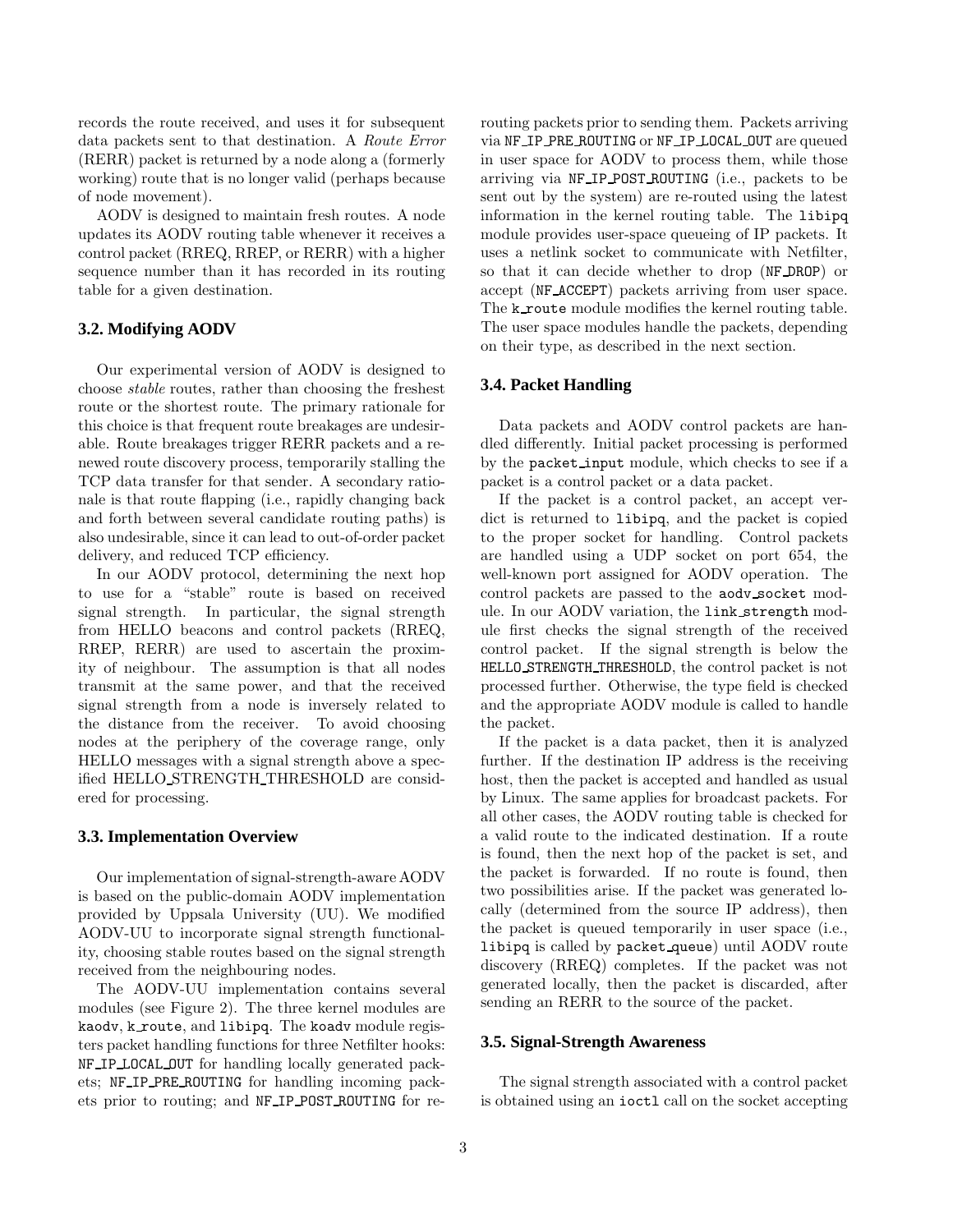

**Figure 2. Packet Handling and Route Update Modules in Signal-Strength-Aware AODV**

the control packets. The request code is SIOCGIWSPY, and the signal strength information is returned using an iwreq structure. The link quality data is copied to iw qual to determine signal strength in dBm.

Figure 3 shows a graphical illustration of the signal strength variation for a mobile node, first moving away from and then back toward a static node in the ad hoc network. The raw signal strength value fluctuates at short time scales because of the wireless radio propagation characteristics. To dampen these fluctuations and better track user mobility, we use an exponentially weighted moving average for the signal strength. Preliminary experiments showed that a weight of  $\alpha = 0.25$ for the most recent signal strength sample provided good results. The smoothed value of signal strength is used as the decision variable for control packet processing, as mentioned above.

# 4. Experimental Methodology

The experimental environment for our work consists of 5 laptop computers (3 IBM Thinkpads, 2 Compaq notebooks) in a wireless ad hoc network in the ICT building at the University of Calgary. All of the laptops were running RedHat Linux 8.0 (kernel version 2.4.18-14). Each laptop was equipped with an IEEE 802.11b Cisco Aironet 350 PCMCIA wireless network card. The transmit rate for the cards was configured for automatic rate selection, using channel 6. The transmission power was set to the minimum value allowed, so that a 4-hop ad hoc network could be established in 50 meters of hallway on one floor of the ICT building.

We used a chain topology for our ad hoc network with Node 1 at one end running netserver, and Node



**Figure 3. Example of Signal Strength versus Time for a Mobile Node**

5 (the only mobile node) at the other end running netperf, as shown in Figure 4. The laptops were arranged so that only adjacent nodes were within the transmission range of each other. We ran the signalstrength-aware version of AODV on all the laptops for these tests.

TCP traffic was generated using netperf TCP STREAM tests, with each test lasting 120 seconds. Unfortunately, we were unable to use tcpdump to capture TCP packet traces: running tcpdump froze the wireless cards when the interface was put into promiscuous mode. To remedy this problem, we added our own kernel instrumentation to record TCP packet-level statistics.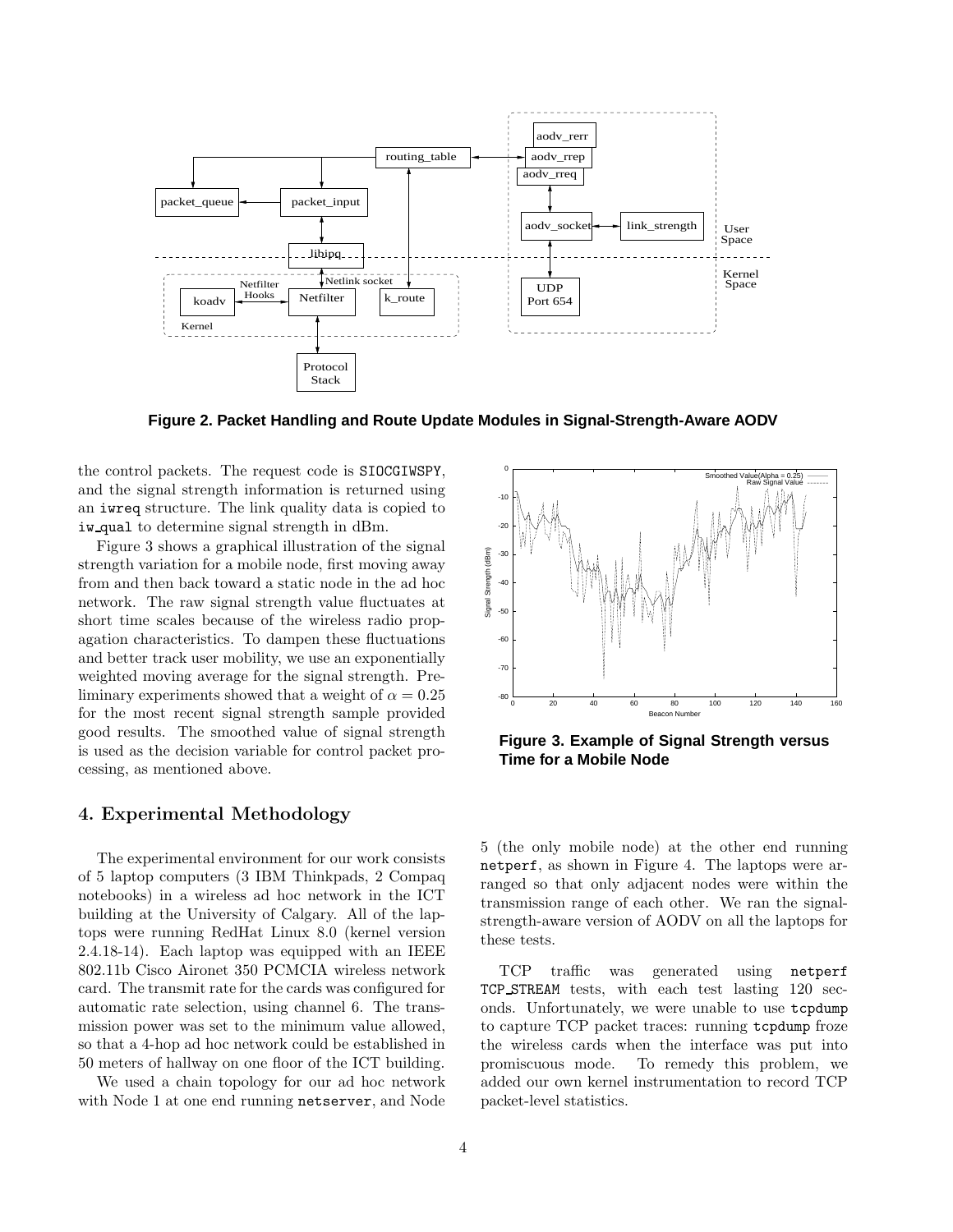

**Figure 4. Wireless Ad Hoc Network Topology**

# 5. TCP Throughput Results

This section presents the results from our TCP throughput experiments using the signal-strengthaware version of AODV. The experiments focus on TCP throughput, and the impacts of network size, user mobility, and AODV routing overhead.

#### **5.1. Throughput Measurements**

The first experiment studies the sensitivity of TCP throughput to the path length in a multi-hop wireless ad hoc network. The laptops were arranged in a static chain topology. The netperf software was run on client Node 5 to send TCP data packets to Node 1 running netserver. The TCP throughput was determined from a 2-minute test. Since throughput varied from one run to the next, the median throughput from ten runs was used as a robust estimate.

Figure 5 shows the results from the first experiment. The results (as expected) show that throughput decreases with the number of hops traversed. As a point of reference, the maximum achievable TCP throughput in a single-hop (direct) WLAN configuration with our equipment is 5.1 Mbps [10]. Here, we only consider multi-hop configurations. For two hops (1 intermediate node), the throughput is 2.22 Mbps. For three hops, the throughput is 1.44 Mbps, and for four hops, the throughput is 1.24 Mbps.

The lower throughput in the multi-hop configurations occurs because of hidden node and exposed node problems. Because adjacent nodes are within the carrier sensing range of each other, they cannot transmit at the same time. This property reduces the throughput when the number of hops increases.

The second experiment measured the TCP throughput for a mobile client. The topology and traffic generation for this experiment was the same as before. The



**Figure 5. TCP Throughput versus Number of Hops for Stationary Client**

|  |  | Table 1. TCP Throughput Results (Mbps) |  |  |  |
|--|--|----------------------------------------|--|--|--|
|--|--|----------------------------------------|--|--|--|

| Hops | Static | Slow     | Medium   | Fast     |
|------|--------|----------|----------|----------|
|      | 2.22   | 2.40     | 2.26     | $1.96\,$ |
|      |        | 2.17     | 2.05     | $1.66\,$ |
|      | - 24   | $1.59\,$ | $1.30 -$ |          |

only difference is that the mobile client with the laptop walks from one end of the network to the other, beginning near the server (i.e., direct connectivity), and ending just past (but within the range of) the last hop. We consider three different walking speeds. The slow-walking client moves at approximately 0.33 m/sec (1.2 km/hr). The fast-walking client moves at approximately 1.0 m/sec (3.6 km/hr). The medium-walking client moves at a rate in between these two values.

Table 1 shows the throughput results for the mobile client. For convenience, the throughput results for the static client are also shown. Note that the measured TCP throughput for the Slow/Medium mobile client is actually higher than that measured for the stationary client from the first experiment. This result occurs because the mobile client begins with direct connectivity to the server (i.e., high throughput) and then experiences worse and worse throughput as they walk further and further away from the server. The throughput achieved early in the transfer skews the measurement results, creating the illusion of higher throughput for the mobile client. Despite this idiosyncracy, the number of hops still clearly influences the overall throughput achieved.

Table 1 also shows the impact of the speed of the mobile client on the TCP throughput. The fast-walking client experiences worse TCP throughput than the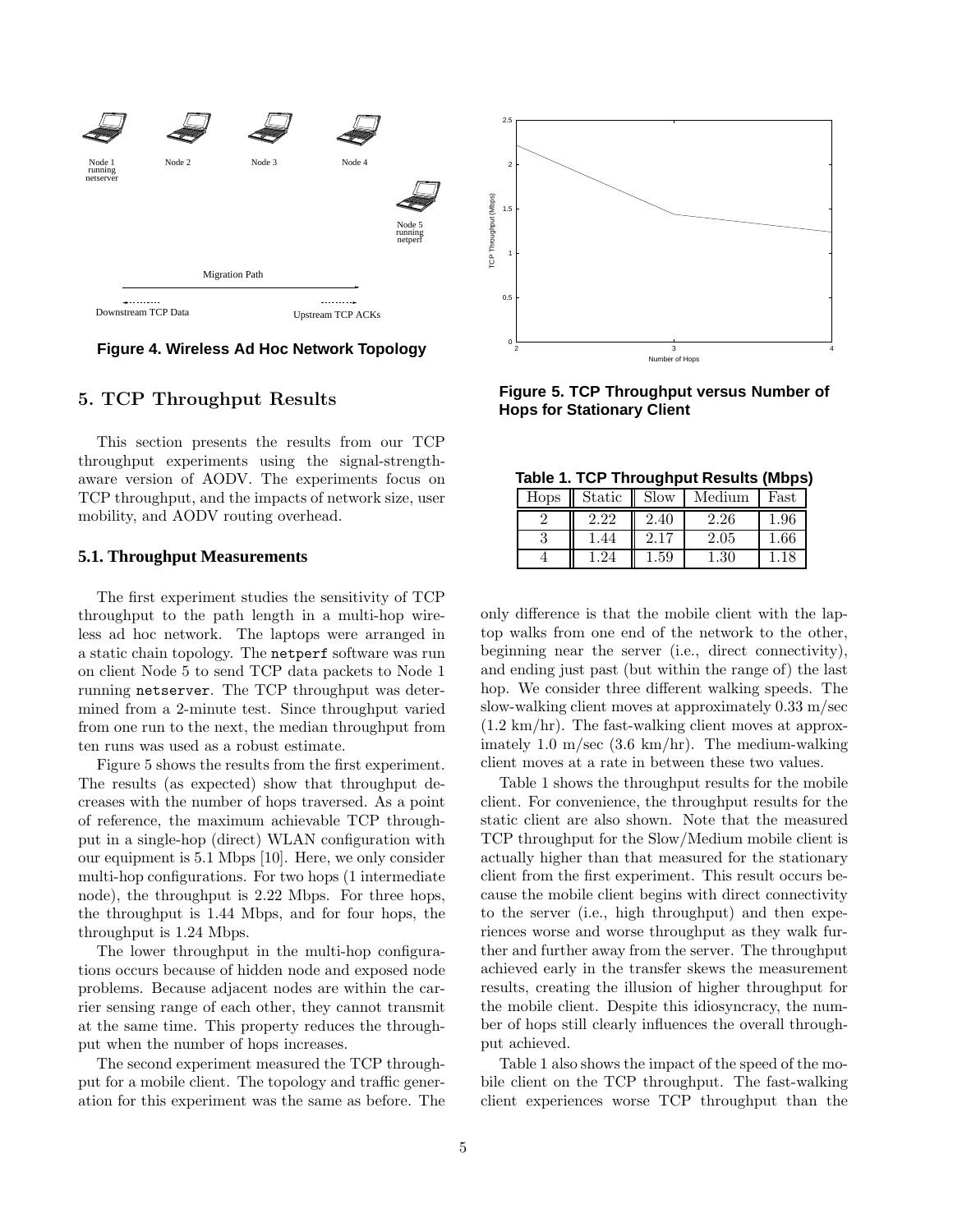**Table 2. Route Discovery Time (msec)**

| Hops | Min | Median | Max   | Mean  | StdDev |
|------|-----|--------|-------|-------|--------|
|      |     |        | 965   | 50.8  | 173.6  |
| 3    |     | 10     | 3,212 | 292.8 | 633.9  |
|      | 9   | 331    | 5,183 | 613.3 | 999.6  |

slow-walking client. The primary reason is that the fast-walking client spends less time in direct contact with the server, and relatively more time in the multihop part of the network. The throughput disadvantage for the fast-walking client is more pronounced for the 3-hop (23%) and 4-hop (26%) networks than for the 2-hop network (18%), since the fast-walking client reaches the lower throughput locations sooner. Also important are the route changes that occur during the walk, and the non-zero route discovery time required for each of these events. For the fast-walking client, the outages induced by route discovery have a larger relative impact on the TCP throughput.

#### **5.2. Route Discovery Time**

We conducted separate experiments to measure the route discovery time for our signal-strength-aware version of AODV. The route discovery time is the elapsed time between sending an RREQ and receiving the corresponding RREP. This time depends on the distance to the destination, the number of nodes in the network, and the characteristics of the wireless channel.

We observed high variability in the route discovery times. Table 2 shows the results from 40 runs. The median route discovery time was about 10 milliseconds (msec) for the 2-hop network and the 3-hop network, but it increased to 331 msec for the 4-hop network. This is because multiple RREQs had to be sent before a RREP was received. We suspect that RREQ packets were dropped at the link layer due to interference from Node 2. While Node 2 was not within the transmission range of Node 5, it was within the interference range, leading to collisions during RTS/CTS handshakes. For most of the cases, an RREP was received after the second RREQ attempt. The time interval before repeating the RREQ was 320 msec. Assuming that the RREP was received from the adjacent node in another 10 msec, this explains the 331 msec route discovery time for the 4-hop network.

The worst cases observed required over 5 seconds to establish a route. These unpredictable route discovery times can adversely affect TCP throughput.

|      | Table 5. AUDY ROUILLY OVEITIE 40 |         |          |
|------|----------------------------------|---------|----------|
| Num  | Data                             | Control | Overhead |
| Hops | Packets                          | Packets | Ratio    |
|      | 24,369                           | 347     | 0.014    |
| 3    | 17,369                           | 405     | 0.023    |
|      | 13,249                           | 499     | 0.037    |

**Table 3. AODV Routing Overhead**

#### **5.3. Routing Overhead**

Our experiments measured the AODV control packet overhead for route discovery and route maintainence in our simple network topology. The overhead packets considered are RREQ, RREP, RERR, and HELLO (a special type of RREP packet). These control packets are UDP packets arriving on port 654. A WildPackets Airopeek Sniffer located at the center of the network was used to capture all the control packets. We calculated the overhead ratio as the number of control packets divided by the number of data packets.

Table 3 shows the results from selected experiments. The routing overhead ratio clearly increases with the number of hops, though it is always below 4%. The overhead ratio for the 4-hop network is more than double that for the 2-hop network. This increase comes from the additional nodes in the network, each sending HELLO messages to maintain route and connectivity information. Another reason is that fewer TCP data packets are delivered per unit time when the network path length is larger.

## **5.4. End to End Delay**

A final experiment was conducted to measure the round-trip time (RTT) in the multi-hop ad hoc network. This experiment was conducted for different packet sizes and different hop counts on the chain topology. RTT was measured using adaptive ping so that there was never more than one unanswered ping request in the network at a time.

Table 4 shows the observed RTT values in milliseconds. The results show the expected trends: the RTT tends to increase with packet size, and with the number of hops traversed.

The RTT behaviour is important because it influences TCP throughput. The larger the RTT is, the lower the TCP throughput tends to be. Estimating RTT is also important for TCP rate-based pacing (RBP) [8].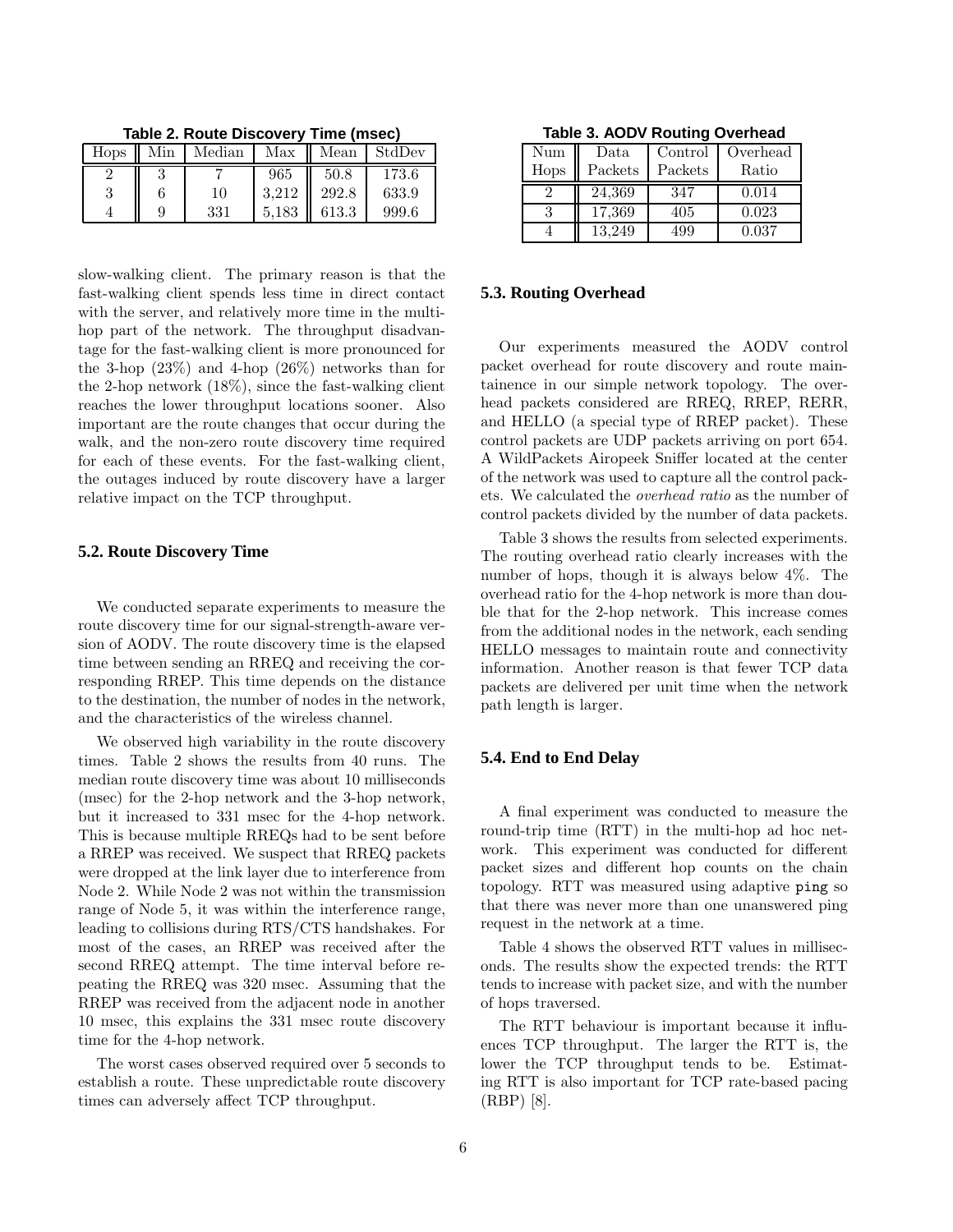| Num            | Ping Size | Min   | Median | Max   | Mean  | StdDev |
|----------------|-----------|-------|--------|-------|-------|--------|
| Hops           | (bytes)   |       |        |       |       |        |
| $\overline{2}$ | 64        | 3.00  | 3.99   | 7.46  | 4.21  | 0.98   |
|                | 1024      | 10.20 | 10.85  | 17.80 | 11.36 | 1.41   |
| 3              | 64        | 4.53  | 5.91   | 61.40 | 6.78  | 5.70   |
|                | 1024      | 15.70 | 17.50  | 67.10 | 18.57 | 5.32   |
| 4              | 64        | 6.01  | 7.70   | 12.80 | 7.94  | 1.17   |
|                | 1024      | 20.80 | 22.30  | 26.60 | 22.59 | 1.28   |

**Table 4. Measured Round Trip Times from Client to Server (msec)**

# 6. Results for TCP Pacing

Several papers in the literature have proposed ratebased pacing (RBP) to "spread out" TCP packets in time and improve TCP performance [1, 5, 8]. Early work proposed this technique for Web TCP traffic  $[1, 8]$ , while more recent work by Fu *et al.*  $[5]$  has proposed this explicitly for multi-hop wireless ad hoc networks. In particular, they propose link-layer pacing of packets to coordinate the movement of packets several hops apart in a multi-hop network. Their pacing mechanism operates in conjunction with a link-layer version of RED to handle wireless contention.

As a starting point for our study, we simulated TCP pacing in a multi-hop network topology, using the ns-2 network simulator [14]. The TCP Reno model was modified to implement rate-based pacing, using [8]:

$$
InterPacketDelay = \frac{RTT}{CurrentWindow + V}
$$

where  $RTT$  is the round trip time and CurrentWindow is the current congestion window size (cwnd) in segments. The variable V controls the aggressiveness of the pacing by artificially increasing or decreasing the denominator [8]. For simplicity, V is fixed at 1 in all experiments.

Experiments were performed comparing Reno TCP and RBP TCP, with throughput as the primary performance metric. A simple chain topology as depicted in Figure 6 was used for all experiments. The two endpoints of the chain are used as the TCP sender and receiver. The intermediate nodes in the chain forward packets, but do not generate any traffic of their own. In the simulations, chain length ranges from 2 to 16 nodes. The 2 node scenario has direct connectivity between the sender and the receiver, while the 16-node scenario has 14 intermediate nodes to traverse. Each link is 11 Mbps. RTS/CTS is used, and TCP Delayed-ACKs are disabled.

Figure 7 shows the simulation results. Both RBP TCP and Reno TCP perform similarly (as expected)



**Figure 6. Example Chain Network Topology**



**Figure 7. Simulation Results for Reno TCP and RBP TCP**

when there are only 1 or 2 hops in the network. However, once packets traverse 3 or more hops to the receiver, RBP TCP shows a throughput advantage. The advantage ranges from 10% to 50%, depending on the number of hops. Our results are qualitatively similar to those reported by Fu et al. [5], indicating that our simulation model captures the essence of TCP pacing.

Next, we conducted RBP TCP experiments using our experimental ad hoc network. We implemented adaptive pacing of TCP data packets in the Linux kernel of the mobile client (Node 5), and verified its correct operation using network packet traces collected from the network. We then repeated several of the TCP throughput experiments from Section 5.1. We conducted these experiments using the 11 Mbps configuration of IEEE 802.11b.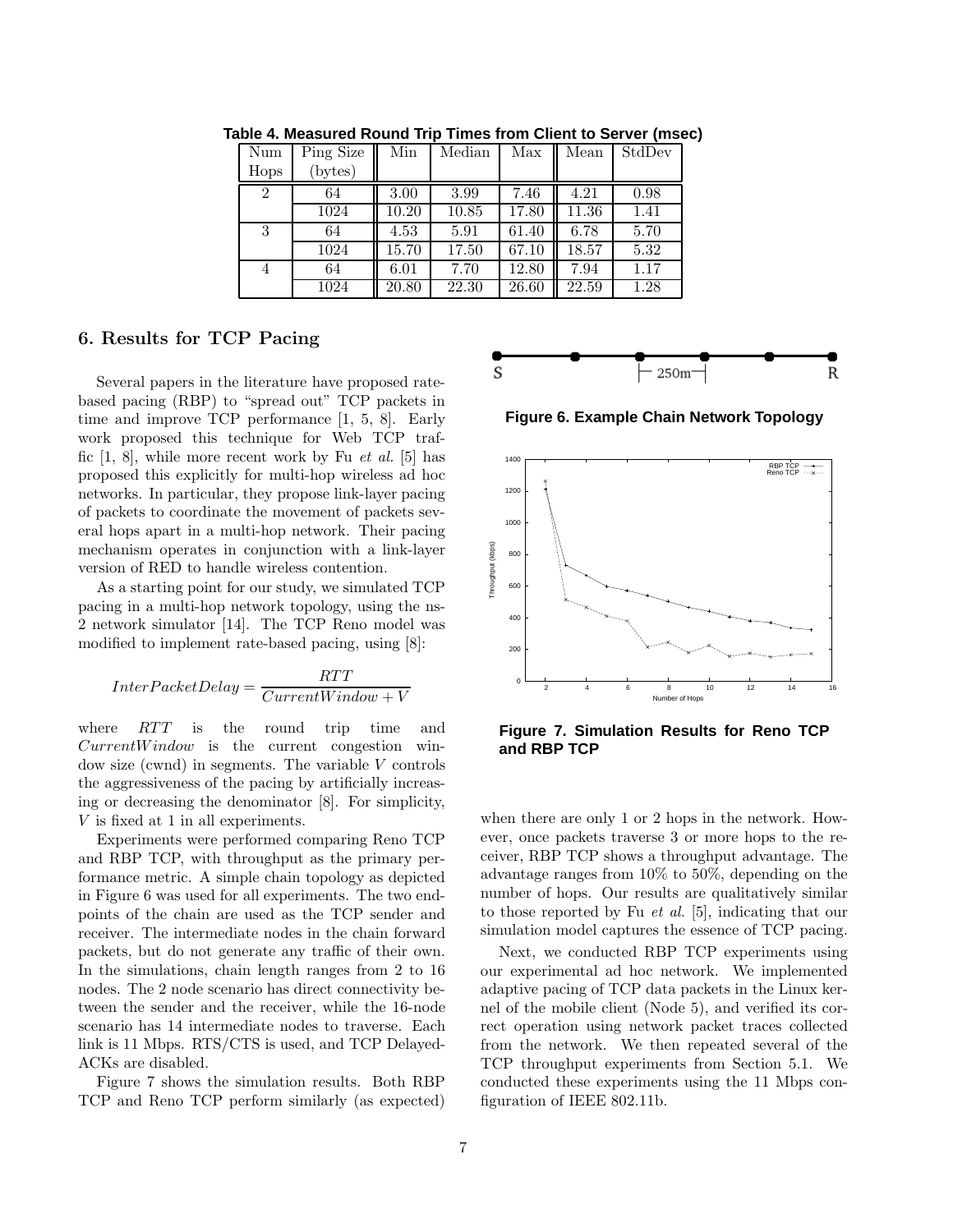| Num  | Reno TCP |             | RBP TCP |             |
|------|----------|-------------|---------|-------------|
| Hops | Mean     | <b>SDev</b> | Mean    | <b>SDev</b> |
|      | 4.69     | 0.02        | 4.21    | 0.22        |
|      | 2.22     | 0.06        | 2.13    | 0.03        |
| 3    | 1.44     | 0.04        | 1.31    | 0.11        |
|      | 1.24     |             | 1.08    | 0.03        |

**Table 5. Throughput Results for TCP Pacing (Mbps)**

The results from these experiments are shown in Table 5. Our results show no performance advantage for RBP TCP in our multi-hop wireless ad hoc network.

There are several reasons for these disappointing results. First, the simulation results have an idealized model of wireless channel contention. Each node has precise, finite values for transmission range and interference range, and the nodes are carefully spaced to provide transmission connectivity while minimizing interference overlap. In our experimental scenario, even though we carefully placed our nodes and controlled the transmit power, there are many wireless propagation characteristics that differ from the idealized model in the simulation. In particular, inter-node interference may be much greater than that assumed in the simulation. Second, the simulation model does not consider AODV routing dynamics. Our experimental measurements show that AODV introduces many artifacts: HELLO beacons, routing packet overhead, non-deterministic forwarding delays, and dynamically varying network round trip times. Third, our pacing implementation was done at the TCP layer rather than the link layer, and operates in isolation. In particular, we do not use a link-layer version of RED.

All these factors disrupt the "perfect world" assumptions for RBP TCP in the simulation. The main takehome message from our experiments is that ns-2 simulation results for TCP performance in multi-hop wireless ad hoc networks should be interpreted with caution, unless they have been validated against experimental measurements.

# 7. Summary and Conclusions

This paper studies TCP performance in a multi-hop wireless ad hoc network environment, making three main contributions. First, we present empirical measurements of TCP throughput in a multi-hop wireless ad hoc network environment running an experimental version of the AODV routing protocol. We demonstrate the functionality and performance of this protocol, and quantify the impacts of user mobility and AODV routing overhead on TCP performance. Second, we confirm prior results that TCP throughput degrades with the number of hops traversed. Third, we evaluate the effectiveness of TCP rate-based pacing. Unlike earlier simulation results in the literature, we find no performance advantage for RBP TCP. The results suggest that the performance of RBP TCP is highly sensitive to channel contention and AODV routing dynamics in a multi-hop wireless ad hoc network.

## References

- [1] A. Aggarwal, S. Savage, and T. Anderson, "Understanding the Performance of TCP Pacing", Proceedings of IEEE INFOCOM, Tel Aviv, Israel, March 2000.
- [2] ANSI/IEEE Standard 802.11b, "Part 11: Wireless LAN Medium Access Control (MAC) and Physical Layer (PHY) Specifications: Higher-Speed Physical Layer Extension in the 2.4 GHz band", 1999.
- [3] C. Cordeiro, S. Das, and D. Agrawal, "COPAS: Dynamic Contention-Balancing to Enhance the Performance of TCP over Multi-hop Wireless Networks", Proceedings of IC3N'02, Miami, FL, October 2002.
- [4] S. Floyd and V. Jacobson, "Random Early Detection Gateways for Congestion Avoidance", IEEE Transactions on Networking, Vol. 1, No. 4, pp. 397-413, August 1993.
- [5] Z. Fu, P. Zerfos, H. Luo, S. Lu, L. Zhang, and M. Gerla, "The Impact of Multi-hop Wireless Channel on TCP Throughput and Loss", Proceedings of IEEE INFOCOM'03, San Francisco, CA, April 2003.
- [6] W. Hung, K. Law, and A. Leon-Garcia, "A Dynamic Multi-Channel MAC for Ad Hoc LAN", Proceedings of 21st Biennial Symposium on Communications, Kingston, ON, Canada, June 2002.
- [7] N. Jain, S. Das, and A. Nasipuri, "A Multichannel CSMA MAC Protocol with Receiver-Based Channel Selection for Multi-hop Wireless Networks", Proceedings of the IEEE ICCCN'01, Phoenix, AZ, October 2001.
- [8] J. Ke, "Towards a Rate-Based TCP Protocol for the Web", Proceedings of MASCOTS'2000, San Francisco, CA, pp. 36-45, October 2000.